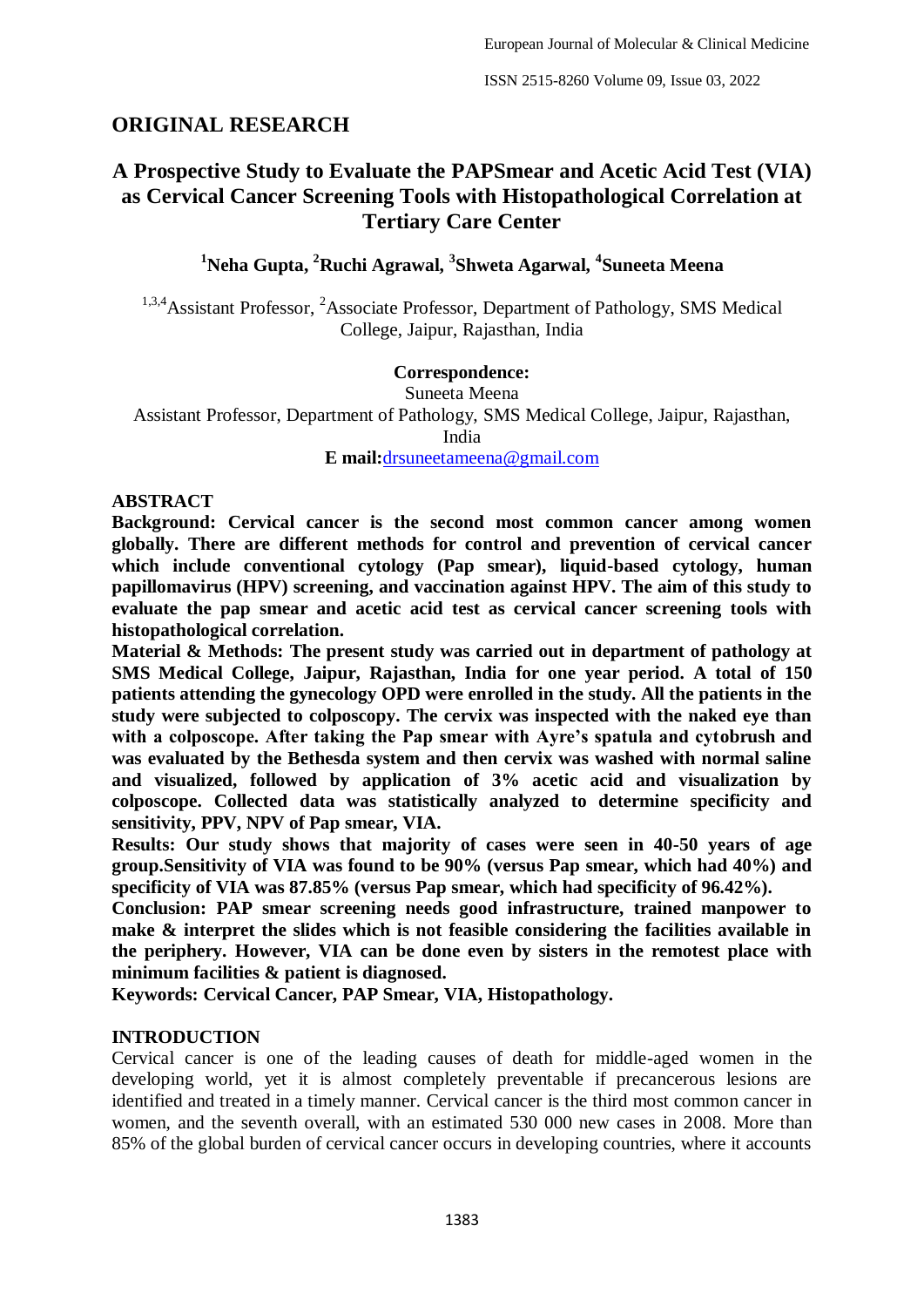for 13% of all female cancers.<sup>1</sup>India alone accounts for one-fourth of the global cervical cancer burden.

Cancer cervix has been considered preventable because it has a long preinvasive state and availability of screening programs and treatment of preinvasive lesions is effective. It has been well established that well-organized screening by cytology has substantially reduced the incidence of morbidity and mortality from cervical cancer in developed countries.<sup>2,3</sup>

There are different methods for control and prevention of cervical cancer which include conventional cytology (Pap smear), liquid-based cytology, human papillomavirus (HPV) screening, and vaccination against HPV.

Many developing countries do not have ample resources to implement cytology-based prevention programs, which necessitates well-organized laboratories to collects material and specialized personnel apt to render a diagnosis.<sup>4</sup> Interpretation of cytology is difficult as cytologists are not easily available in periphery. Moreover, patient's need to come to collect report may lead to loss of the patient for follow-up. Hence other methods of early detection of cervical neoplasm, particularly those based on visual inspection are being investigated.

Newer approaches such as automated Pap, liquid-based Pap and HPV DNA testing using hybrid capture II (HC II) are time consuming, expensive and not widely available. Prompted by the need for optimal strategies for cervical cancer screening in low-resource settings, the role of visual inspection with acetic acid (VIA) and visual inspection with Lugol's iodine (VILI) has been widely studied in several recent studies, which suggest that VIA and VILI closely match the Pap smear in its performance in detecting cervical cancer precursor.<sup>5</sup> A simple low-cost technique screening test, namely visual inspection with acetic acid (VIA), which is based on the ability of the trained health care personnel to detect acetowhite in the cervical transformation zone, is currently being evaluated in the experimental setting as a potential alternative to cervical cytology. The aim of this study to evaluated the pap smear and acetic acid test as cervical cancer screening tools with histopathological correlation.

# **MATERIALS & METHODS**

The present study was carried out in department of pathology at SMS Medical College, Jaipur, Rajasthan, India for one year period. A total of 150 patients attending the gynecology OPD were enrolled in the study. Patients to be screened were explained the procedure to be performed, written informed consent was taken and the relevant obstetrical and gynecological history was also taken, with the patient being reassured that the procedure was painless.

## **INCLUSION CRITERIA**

Patients in the age group of 18-60 years were included in the study and priority was given to patients with the following risk factors:

- Early marriage.
- Early pregnancy (teenage pregnancy).
- Sexual activity at early age.
- Multiparity.
- Multiple sexual partners.
- Women with STI, leukorrhea, abnormal vaginal bleeding.

## **EXCLUSION CRITERIA**

- Unmarried patients.
- Patients below 18 years and above 60 years.
- Patients with bleeding P/V and active infection at the time of examination.
- Women with frank invasive cervical cancer.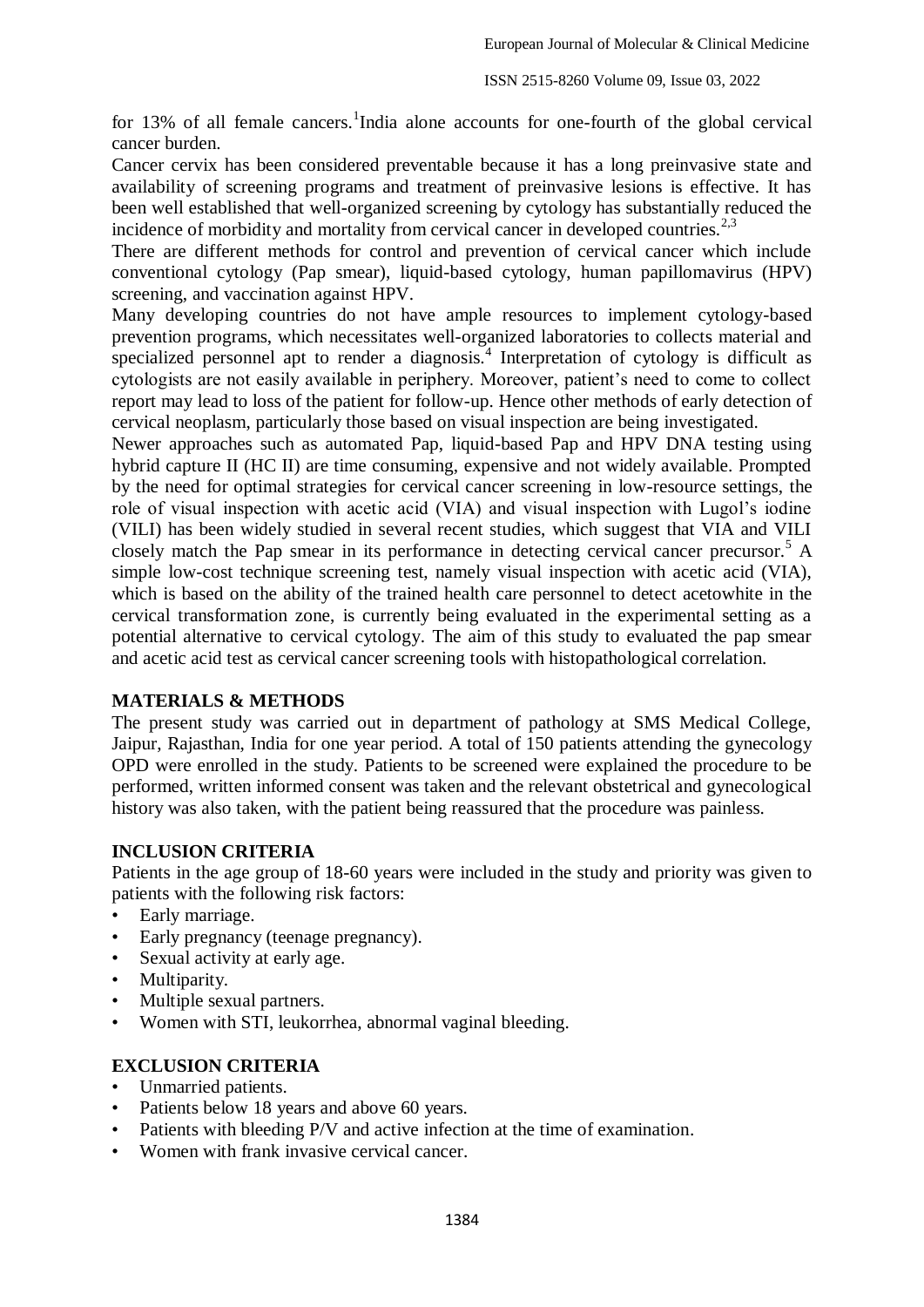## **METHODS**

All the patients in the study were subjected to colposcopy. The cervix was inspected with the naked eye than with a colposcope. After taking the Pap smear with Ayre's spatula and cytobrush and was evaluated by the Bethesda system and then cervix was washed with normal saline and visualized, followed by application of 3% acetic acid and visualization by colposcope. All the tests were performed by trained residents and faculty who did not know the aims and objective of the study and was also done separately by different residents/faculty. Biopsy was done for confirmation of lesion if either of the three screening tests or colposcopy had a positive finding or if the Pap smear reported ASCUS, for confirmation of lesion. Collected data was statistically analyzed to determine specificity and sensitivity, PPV, NPV of Pap smear, VIA.

# **RESULTS**

In our study, 14% of the cases were in the age group of 18-30 years, 34% in the age group of 30-40 years, 36% in the age group of 40-50 years and 16% in the age group of more than 50 years (table 1).

| Age (years) | No. of patients $(N=150)$ | Percentage |
|-------------|---------------------------|------------|
| 18-30yrs    |                           | 14%        |
| 30-40yrs    | 51                        | 34%        |
| 40-50yrs    | 54                        | 36%        |
| $>50$ yrs   | ۱4                        | 16%        |

**Table 1: Distribution of patients according to age groups**

Positive results obtained from Pap were 7.33% (11). Sensitivity of Pap smear was found to 60% compared to specificity which was 96.42%.This was attributed to high number false negative smear (table 2 & 3).

| , addociation d'et n'eth cel field dio po f<br>$1.60$ and $0.100$ and $0.000$ and $0.11$ |                               |  |                                   |                 |                 |
|------------------------------------------------------------------------------------------|-------------------------------|--|-----------------------------------|-----------------|-----------------|
|                                                                                          | <b>Cervical biopsy report</b> |  | <b>Positive</b>   <b>Negative</b> |                 | Total   P-value |
|                                                                                          | Pap smear test                |  |                                   |                 |                 |
|                                                                                          | <b>Positive</b>               |  |                                   |                 | $< 0.05*$       |
|                                                                                          | <b>Negative</b>               |  | 135                               | 139             |                 |
|                                                                                          | <b>Total</b>                  |  | l 40                              | 15 <sup>o</sup> |                 |

**Table 2: association between cervical biopsy report with the result of PAP SMEAR test**

**Table 3: sensitivity and specificity of PAP SMEAR with cervical biopsy report Interpretation-it has been found that there is significant association between the histopathology report and PAP SMEAR report (as** *P***<0.05)**

| <b>Variables</b>                 | <b>Value</b> |  |
|----------------------------------|--------------|--|
| <b>Sensitivity</b>               | 60%          |  |
| <b>Specificity</b>               | 96.42%       |  |
| <b>Positive predictive value</b> | 54.54%       |  |
| <b>Negative predictive value</b> | 97.12%       |  |
| % of false positive value        | 3.58%        |  |
| % of false negative value        | 40%          |  |
| <b>Accuracy</b>                  | 94%          |  |

VIA was positive in 26 women out of 150 cases. Sensitivity of VIA was found to be 90% compared to specificity, which was 87.85%. Sensitivity of VIA was found to be 90% (versus Pap smear, which had 40%)and specificity of VIA was 87.85% (versus Pap smear, which had specificity of  $96.42\%$ ) (table  $4 \& 5$ ).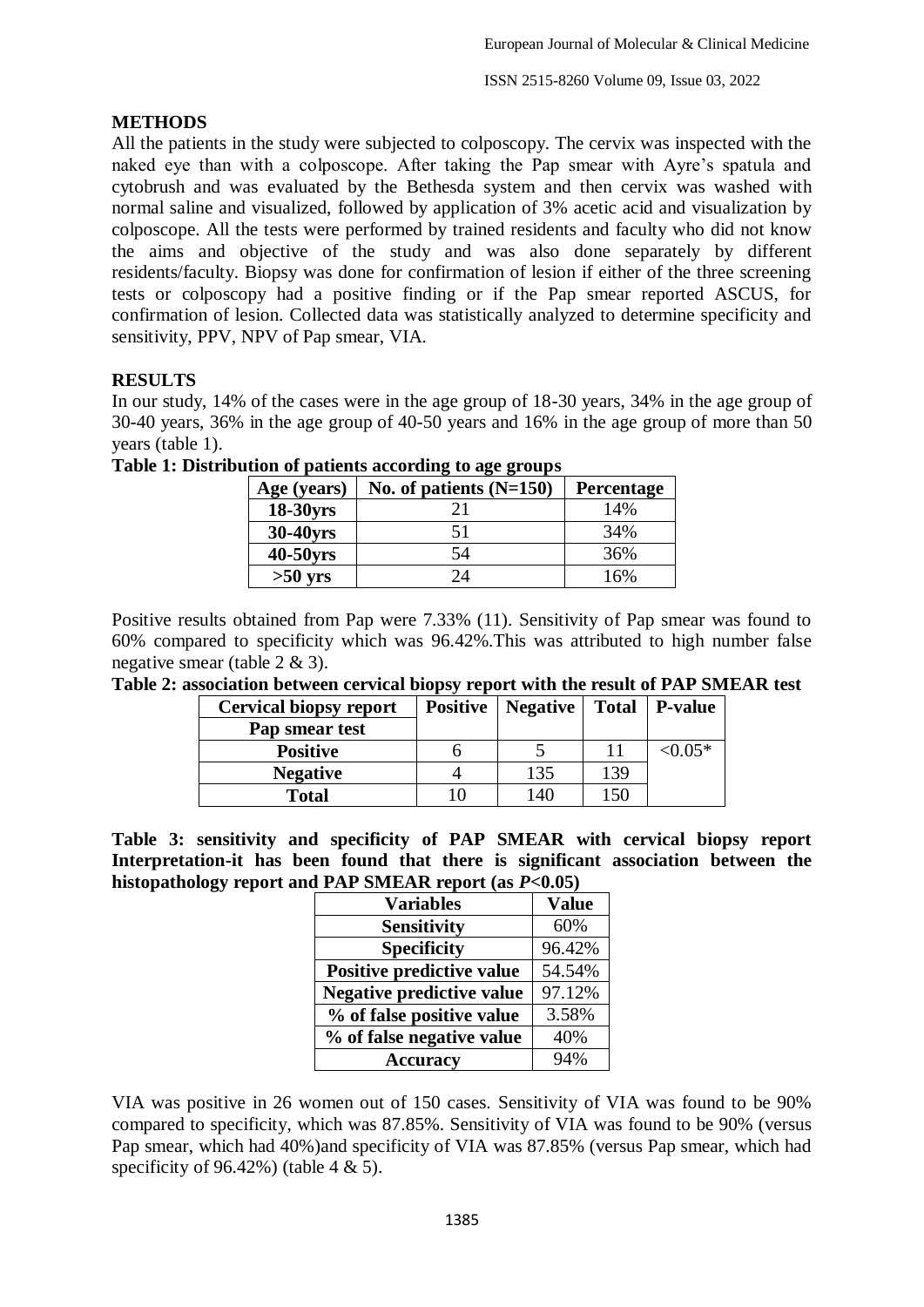ISSN 2515-8260 Volume 09, Issue 03, 2022

| $\frac{1}{2}$ is a contracted that $\frac{1}{2}$ is a contracted with the result of $\frac{1}{2}$ in $\frac{1}{2}$ |                 |          |     |                 |  |
|--------------------------------------------------------------------------------------------------------------------|-----------------|----------|-----|-----------------|--|
| <b>Cervical biopsy report</b>                                                                                      | <b>Positive</b> | Negative |     | Total   P-value |  |
| VIA                                                                                                                |                 |          |     |                 |  |
| <b>Positive</b>                                                                                                    |                 | 17       | 26  | $< 0.05*$       |  |
| <b>Negative</b>                                                                                                    |                 | 123      | 124 |                 |  |
| <b>Total</b>                                                                                                       |                 | 140      | 150 |                 |  |

**Table 4: association between cervical biopsy report with the result of VIA**

**Table 5: sensitivity and specificity of VIA with cervical biopsy report Interpretation-it has been found that there is significant association between the histopathology report and VIA (as** *P***<0.05)**

| <b>Variables</b>                 | <b>Value</b> |  |
|----------------------------------|--------------|--|
| <b>Sensitivity</b>               | 90%          |  |
| <b>Specificity</b>               | 87.85%       |  |
| <b>Positive predictive value</b> | 34.61%       |  |
| <b>Negative predictive value</b> | 99.19%       |  |
| % of false positive value        | 12.15%       |  |
| % of false negative value        | 10%          |  |
| <b>Accuracy</b>                  | 88%          |  |

#### **DISCUSSION**

Cervical cancer is the second most common cancer among women globally. Invasive cervical cancer is preceded by a long phase of precancerous lesion that can be detected by screening and treated effectively by simple treatment, which can prevent invasive cancer. Our study shows that majority of cases were seen in 40-50 years of age group, which was compatible with Juneja A et al.  $6$  found more than 40 years of age group.

In this study positive results obtained from Pap were 7.33% (11). Sensitivity of Pap smear was found to 60% compared to specificity which was 96.42%. This was attributed to high number false negative smear. Similar results compatible, with P. Gosh, et  $al^7$  found sensitivity was  $52.6\%$  & specificity was 99%. A similar study done by Basu PS and Sankarnararayanan<sup>8</sup> and Shuchi consul et al<sup>9</sup> found sensitivity was 29.5% & 84.2% respectively and specificity was 92.3% & 62.1% respectively.

Sensitivity of VIA was found to be 90% compared to specificity, which was 87.85% in our study. Similar results compatible, with P. Gosh, et  $a^7$  found sensitivity was 89.5% & specificity was  $91.2\%$ . A similar study done by Shuchi consul et al<sup>9</sup> found sensitivity was 84.2% and specificity was 55.2%.

In present study found sensitivity of VIA was found to be 90% (versus Pap smear, which had 40%) and specificity of VIA was 87.85% (versus Pap smear, which had specificity of 96.42%). Thus, VIA showed higher sensitivity compared to Pap smear, whereas VIA had lower specificity compared to Pap smear. Lower specificity of VIA when compared to Pap smear was due to the high incidence of suspected acetowhite epithelium, which might be inflammation, immature metaplasia or latent HPV infection. Accuracy of VIA is 88% compared to 94% in Pap smear.

This high incidence of cervical cancer may be attributed to the lack of awareness among the masses as well as even in some of the doctors working in the periphery. The lack of effective screening program leads to reporting of very advanced cases of cervical cancer cervix where mortality and morbidity is very high.

## **CONCLUSION**

PAP smear screening needs good infrastructure, trained manpower to make  $\&$  interpret the slides which is not feasible considering the facilities available in the periphery. However,VIA